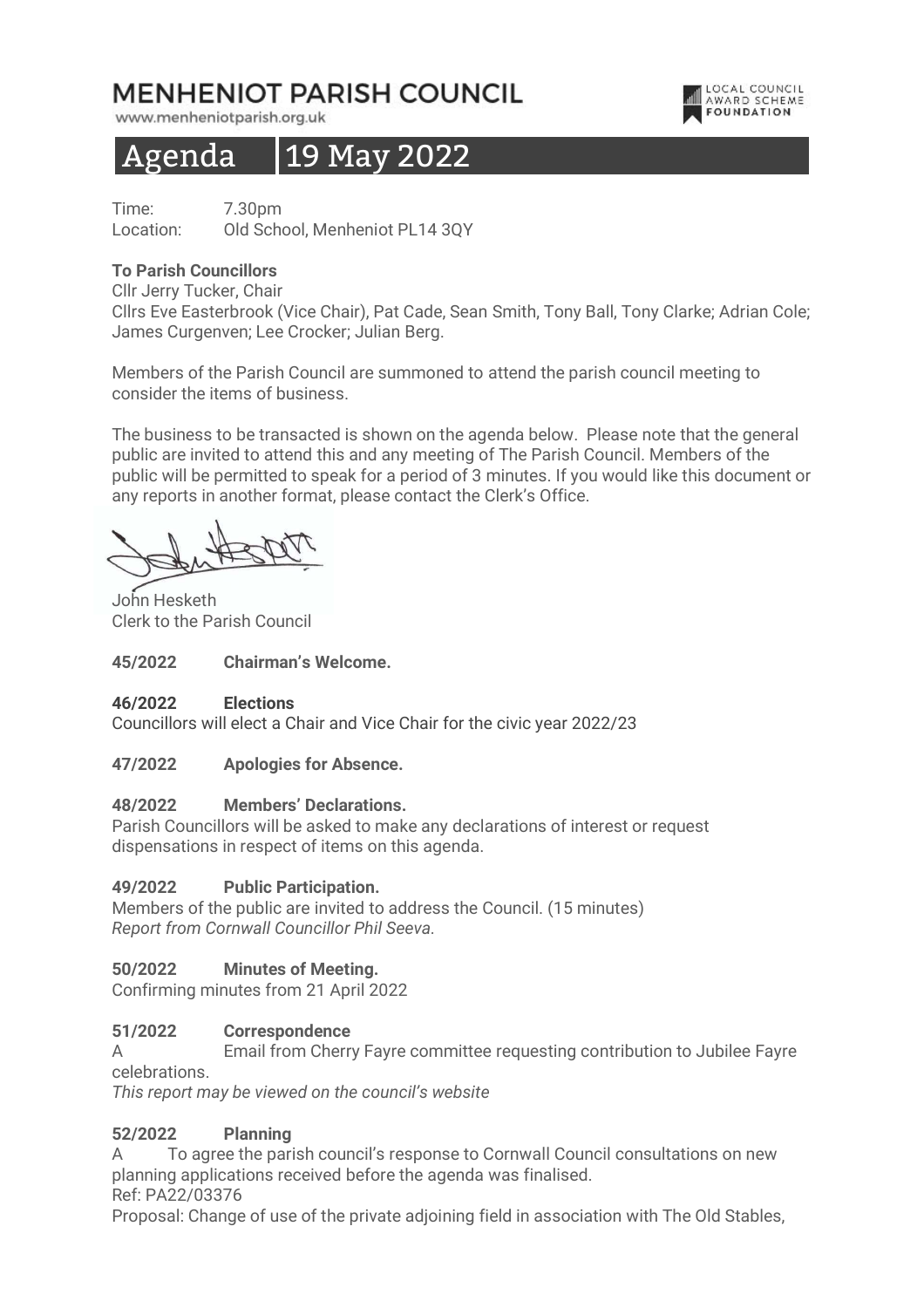Menheniot, to private recreation and leisure for regular dog walking, training, and exercise of applicants dogs, approx. 3-4 hours in the morning and 2 hours in the late afternoon / evening. As well as private hobby and recreation land use for a 50cc dirt bike use, max 40 minutes in the afternoon / late afternoon one day a week on a weekday. The land is exclusively for domestic use and will not be used commercially Location: The Old Stables Hayloft Courtyard Cottages Lower Clicker Road Liskeard Cornwall PL14 3PJ

### Ref: PA21/09891

Proposal: Domestic (non boarding) kennels out building (part retrospective). Location: The Old Stables Lower Clicker Road Menheniot Liskeard PL14 3PJ For information only  $-$  no decision required

## Ref: PA21/11129

Proposal: Reserved matters of access, appearance, landscaping, layout and scale following outline consent PA17/12165 dated 28.11.2018 for residential development for up to 9 houses.

Location: Land North Of William Laundry Close Menheniot Liskeard Cornwall PL14 3XL Councillors will be asked to review their decision from February 2022

B Any applications received by Cornwall Council by the time of the meeting. Information only. None received.

C Planning decisions made by Cornwall Council. No decisions.

### 53/2022 Finance

A Accounts for Payment – Schedule 2022/23 - Members are to consider the payment schedule and agree payment.

| <b>Date</b>              | <b>Payee</b>           | <b>Description</b>           | Pay        |            |
|--------------------------|------------------------|------------------------------|------------|------------|
| 23/05/2022               | Parish of St Lalluwy   | Venue hire                   | <b>OLB</b> | 12.50      |
| 23/05/2022               | Linda Coles            | Internal audit 2022          | <b>OLB</b> | 200.00     |
| 23/05/2022               | <b>Tamar Tree Care</b> | Tree removal                 | OLB        | 360.00     |
| 23/05/2022               | <b>Biffa</b>           | Annual bin emptying          | <b>OLB</b> | 1320.00    |
| 23/05/2022               | <b>RoSPA</b>           | Annual playground inspection | OLB        | 180.60     |
| 26/05/2022               | <b>Salaries</b>        | April payment                | OLB        | 796.40     |
| 26/05/2022               | <b>HMRC</b>            | <b>PAYE</b>                  | OLB        | 98.60      |
| All payments this period |                        |                              |            | £ 2,968.10 |

### B Bank Receipts. For information.

| <b>Date</b>                   | Payer                   | <b>Description</b>           |           |
|-------------------------------|-------------------------|------------------------------|-----------|
| 11/04/2022                    | <b>Cornwall Council</b> | <b>Precept &amp; CTS</b>     | 11517.82  |
| 21/04/2022                    | Allotment rental        |                              | 12.00     |
| 30/04/2022                    | Cornwall Council        | <b>Call Account Interest</b> | 28.51     |
| All bank receipts this period |                         |                              | 11,558,33 |

### C Bank Reconciliation.

This report may be viewed on the council's website

### D Outturn Q4 (Jan-Apr 2022)

This report may be viewed on the council's website

E Insurance renewal 2022-23

Councillors will be asked to enter into a 3 year Long Term Agreement with Gallagher **Insurance** 

This report may be viewed on the council's website